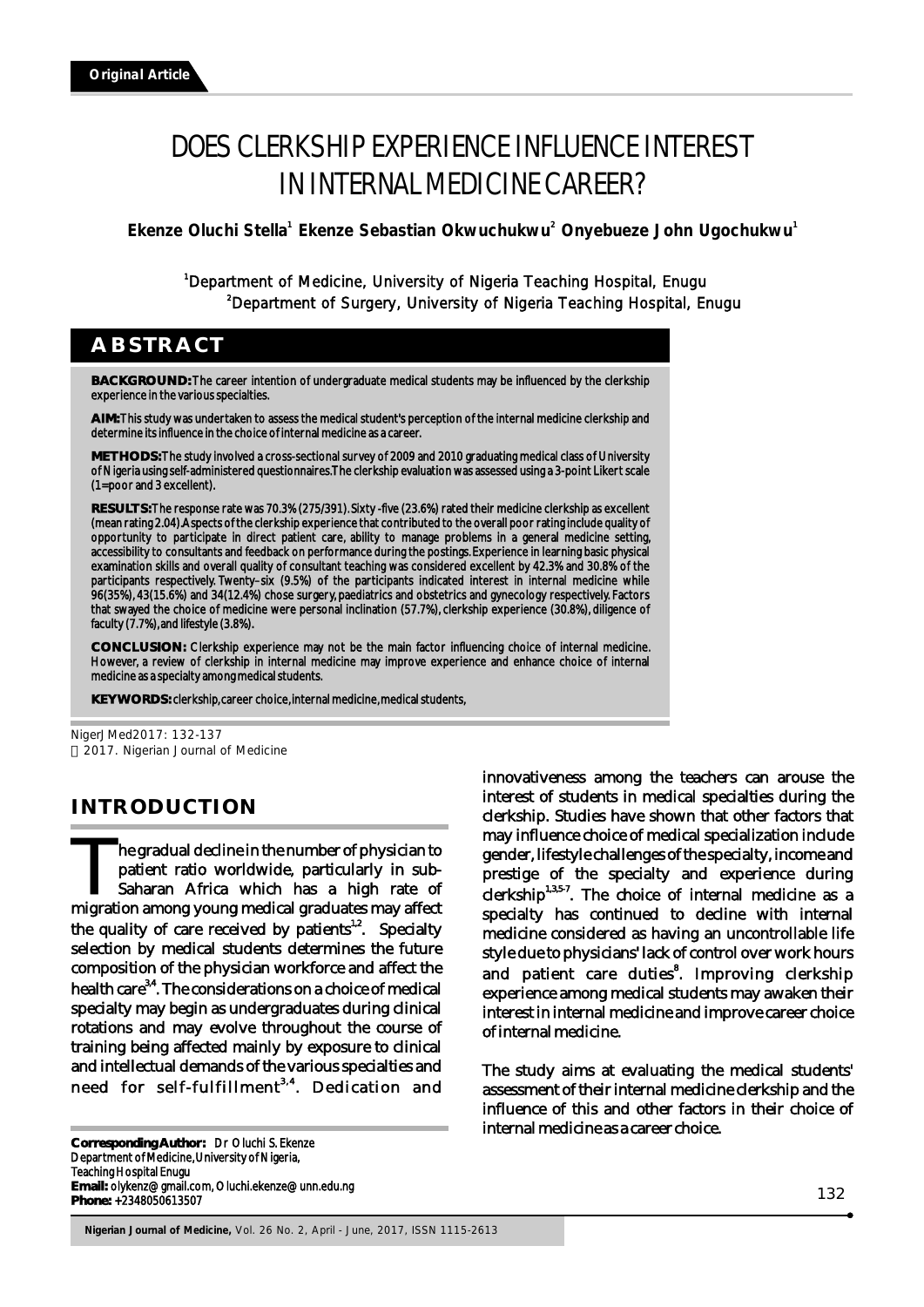#### **Materials and Methods**

At the University of Nigeria, the medical students go through four clerkships in internal medicine to become eligible for the final examination in internal medicine. The clerkships (medicine 1 to medicine 4) each lasting for a period of 8-weeks are designed to expose the students to aspects of clinical medicine. During the clerkships, the students are taught by the consultants and the resident doctors in the clinics, during the ward rounds, and at the weekly medical and interdisciplinary academic programmes. Evaluation and assessment of the students is continuous and is undertaken by way of scoring the relevant procedures in the students' medical procedure book, and end-ofposting assessment quiz.

To evaluate medical student's perception of the medical clerkship and the factors that may influence choice of medicine as career, consecutive students of the 2009 and 2010 graduating class were surveyed after they completed the last medicine posting. The survey instrument was given individually to the students. Before completing the survey, the respondents received a separate note detailing the voluntary nature of participation, the study procedure, risks, and confidentiality with regard to the information in the survey. Those who consented proceeded with the survey.

The authors explored 3 domains in the survey: (1) demographics, (2), clerkship evaluation, and (3), choice of career. Clerkship evaluation involved rating of the students learning experiences including the overall quality of the clerkship using a Likert scale of 1 to 3  $(1$ poor,  $2 =$  just right,  $3 =$  excellent). Aspects of the clerkship experience evaluated include: experience in learning history taking skills, basic physical examination skills, and interpreting laboratory data, clarity of posting goals and objectives, accessibility of consultant and resident doctors, quality of opportunity to participate in direct patient care, quality of direct observation of clinical skills, quality of feedback on performance in the posting, ability to manage problems in a general medical setting, overall quality of consultants and resident doctors teaching, and whether the student was treated in a respectful/professional manner, or was comfortable asking question during the postings. We compared the medicine ratings in each of the aspects of clerkship experience to those of the other 3 major clinical clerkships in our institution viz- surgery (clerkship A), paediatrics (clerkship B), and obstetrics & gynaecology (clerkship C). In the section on choice of career, the factors that informed the students' choice of career, and their opinion on ways to improve medicine clerkship were evaluated.

#### **Data analysis**

Data from completed questionnaires were entered into the statistical package for Social Sciences (SPSS 17.0 version, SPSS Inc, Chicago, Ill) for analysis. Results were expressed as percentages, or mean. Data were analyzed by chi-square test as appropriate. Level of significance was set to p<0.05.

#### **Results**

Two hundred and seventy-five of a total of 391 students surveyed responded. This represents an overall response rate of 70.3%. The mean age of the students was  $25.7 \pm 2.2$ years. Overall, 179 (65.1%) of the students responding were male and 96 (34.9%) were female.

### **Clerkship evaluation:**

Majority of the students 186/275 (67.6%) rated their overall medicine clerkship as just right, while 38/275 (13.8%) and 51/275 (18.5%) rated it as poor and excellent respectively. This corresponds to mean rating of 2.04 on a 3-point Likert scale. Concerning learning history taking, 72 (26.2%) rated it as excellent, while 91 (33.1%) considered their experience in learning physical examination skills as excellent. The clarity of posting goals was perceived as exceptional by 63(22.9%) of the participants while 50 (18.2%) considered it poor. One hundred and nineteen (43.3%) of the participants thought the opportunity given them to participate in direct patient care was deficient while 103 (37.5%) considered the quality of feedback on their performance was unsatisfactory.

Accessibility of consultants during the clerkship period was rated excellent by 72 (26.2%) of the participants. On the contrary, the consultants' teaching was rated highly with only 30 (10.9%) of the participants considering it as inadequate. None of those that selected internal medicine considered poor their experience in learning history taking and physical examination. Also, the accessibility of faculty and quality of faculty teaching were highly rated. This is further illustrated in table 1

When compared with the other three major clerkships, surgery (clerkship A), pediatrics (clerkship B) OBGYN (clerkship C) the overall quality of medicine clerkship had a low mean rating (Figure 1). On analyzing individual aspects on clerkship experience and comparing it with the other clinical specialties, some aspects were rated poorly in internal medicine clerkship in comparison with the others. These include the clarity of posting goals, quality of faculty and residents teaching and direct observation of clinical skills. This is further illustrated in table 2.

#### **Choice of Medicine as a specialty**

Overall, 26 (9.5%) of the students selected medicine as a choice of career, 96 (36%) selected surgery, 43 (15.6%)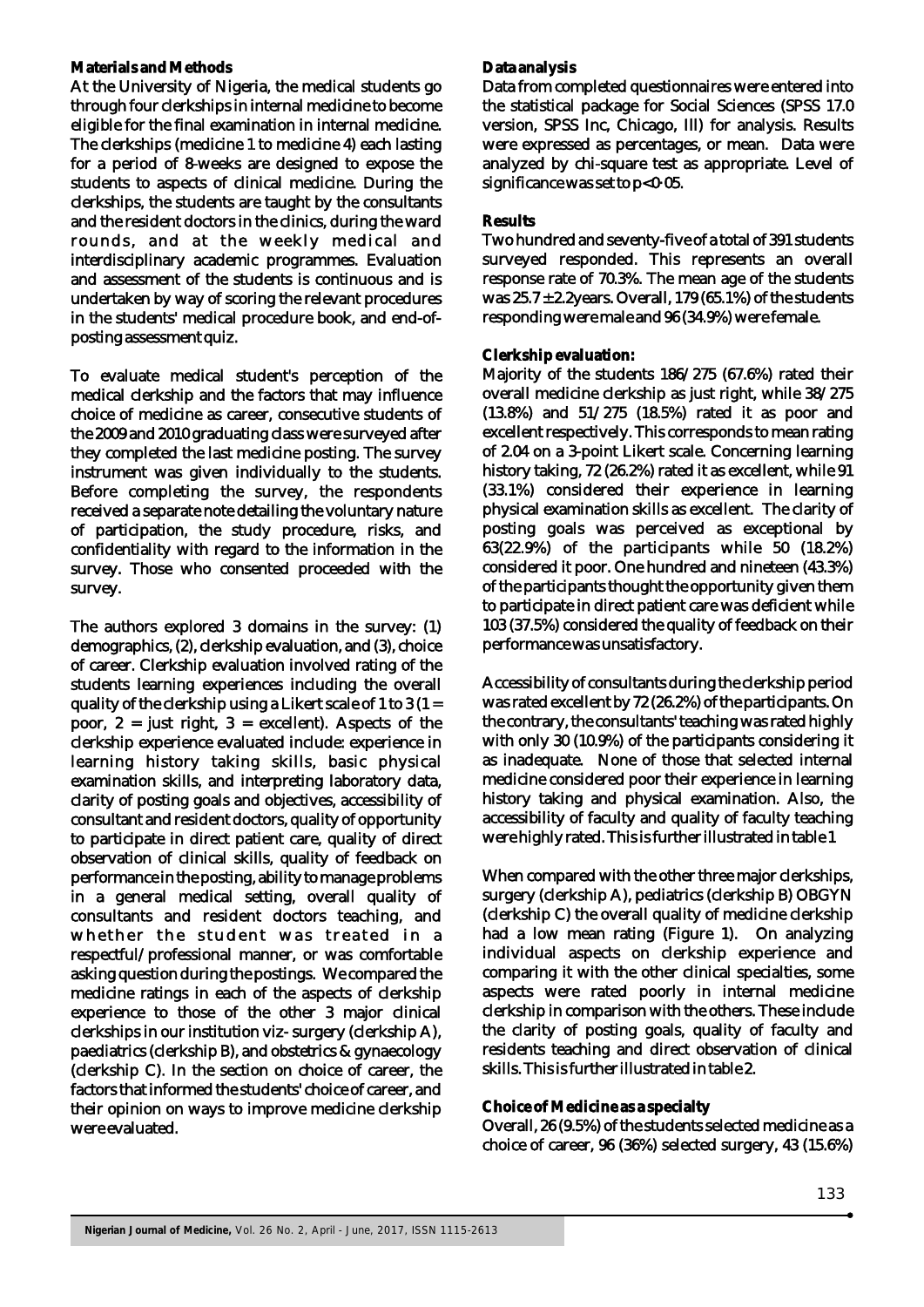selected paediatrics while 34 (12.4%) and 18 (6.5%) chose obstetrics/gyanecology and public health respectively. Eighty-four (30.5%) of the students preferred other clinical specialties. Of the students that selected medicine 16 (61.5%) were male and 10 (38.5%) were female.

Among those that rated their medicine clerkship as excellent, only 9.2% (6/65) would like to pursue a career in medicine, while 9.9% (17/172) of those who thought their clerkship experience was just right and 7.9 (3/38) of those who considered their clerkship experience as poor, chose medicine as a specialty.

The factors indicated by the respondents as the major influence in their choice of medicine as a career were clerkship experience 30.8% (8/26), diligence of faculty 7.7% (2/26), personal inclination 57.7% (15/26) and life style 3.8% (1/26). This is further illustrated in table 3

**Suggestions to improve quality of medical clerkship** Of the students, 165 (60%) suggested that more involvement of students in direct patient care may improve the quality of medical clerkship. Other factors advocated by the respondents to enhance quality of the clerkship include improvement in the faculty-students interaction (n=110; 40%); improvement in the quality of feedback on the posting performance (n= 55: 20%); and development of a program that will involve an initial block medicine lectures prior to clinical postings (n= 16: 5.8%).

#### **DISCUSSION**

This study may indicate that in our setting, the overall rating of medicine clerkship by the medical students is low when compared with the other major clinical clerkships The reason for the low rating may not be easily deduced from the study, but certain aspects of clinical clerkship experience may have contributed to the overall poor rating. These include clarity of posting goals, quality of opportunity to participate in direct patient care, quality of direct observation of clinical skills and feedback on performance during the clerkship. Compared to the other specialties, these aspects in the clerkship experience in internal medicine received the lowest rating among our undergraduate and may have affected the career choice in internal medicine.

The study observed that a low percentage of the students would like to pursue a career in internal medicine. This finding differs from what was previously reported in some developing countries<sup>2,9,10</sup><br>and the developed countries<sup>1,11</sup> where a higher proportion of the undergraduates indicated interest in internal medicine. It is noteworthy that in these studies, among those who chose a career in internal medicine,

they had high satisfaction with their internal medicine clerkship, and probability of choosing internal medicine was determined by core internal medicine  $clerkship$ <sup>4,12</sup>. Although our study noted that clerkship experience affected the choice of internal medicine in less than one-third of the participants who selected it, the need to improve on all aspects of internal medicine clerkship in our setting cannot be overemphasized. This is particularly incumbent in the aspects of quality of faculty- student interaction and experience with residents' teaching which have been found to attract students to internal medicine $^{5,13}$ .

Personal inclination as opposed to income and gender influenced the choice of internal medicine in our study. This is similar to earlier reports<sup>9, 14</sup> and may suggest that despite the of clerkship experience, personal interest may be a strong driving force in the choice of medical specialty. The effect of gender on choice of internal medicine has been variable with some studies finding it more common among males while others found it commoner in females $1,15-17$ . In the present study, more males than females selected internal medicine even though the difference was not significant. Internal medicine has been considered as having an uncontrollable life style due to physicians lack of control over work hours and patient care duties<sup>1</sup> and this might dissuade medical students from selecting internal medicine as a career choice, hence their attraction to other fields<sup>1</sup>. In the present study, it could not be easily inferred the participants' view of lifestyle in internal medicine, as only a minimal percentage of them would chose a career in internal medicine because of the stressful work conditions associated with the other clinical specialties.

Surprisingly, income was not a factor considered in the choice of internal medicine. This is similar to the finding in an earlier report<sup>9</sup>. This is quite intriguing because over a span of about two decades, medical students' choice of specialty is not driven by income. Conflicting reports have emanated from the developed countries with some finding low income as a factor pushing students' away from a career in internal medicine<sup>5,6,</sup> while others found no relationship between income and a career choice in internal medicine<sup>1</sup>. This finding may be related to debt incurred in the course of medical school training in the developed countries<sup>5</sup>.

Limitations of the study: the study is limited by the 3 point likert scale used in the assessment of students' response. A 5-point or 7-point scale would have been more appropriate

#### **CONCLUSION**

In our setting, clerkship experience was rated low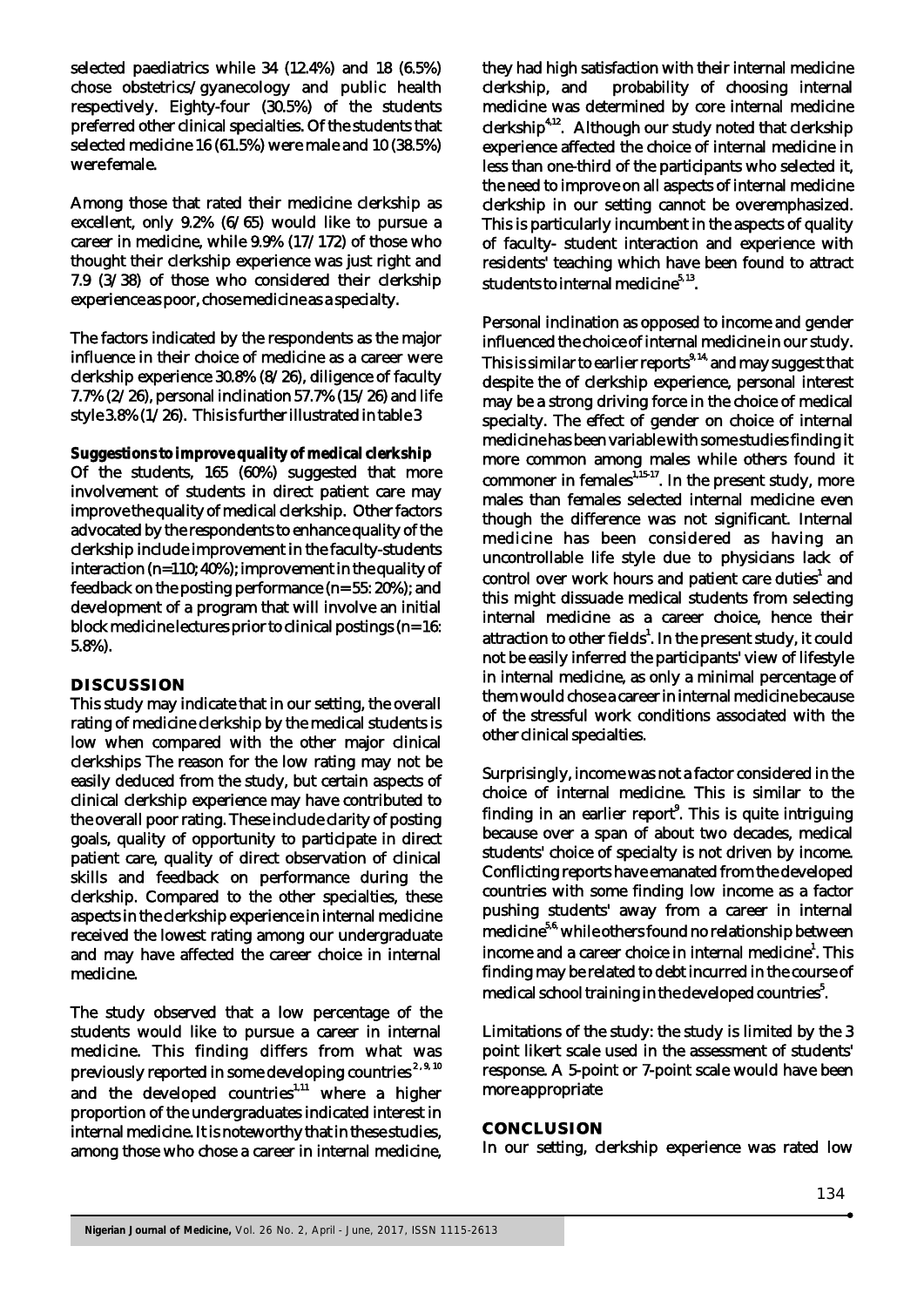among the other major undergraduate clinical clerkships. Although this may affect the choice of internal medicine as a carrier by the medical students, other socio-cultural and personal factors might influence the ultimate choice of internal medicine in addition to the clerkship experience. Efforts geared at improving all aspects of internal medicine clerkship, particularly the quality of faculty and faculty-student interaction may enhance a career choice in internal medicine.

Figure 1: Showing comparison of mean score of the overall quality of the internal medicine clerkship and other major clinical clerkships

#### **Table 1: students rating of different aspects of clerkship**

Just right Excellent Pugr AII (N= chose IM AII Chose IM  $411$ Chose IM  $(N = 26)$  $275)$  $181(65.8)$ 20 (76.9) 1. Experience in learning history  $22(8)$  $72(26.2)$  $6(23.1)$ taking skills 2. Experience in learning basic  $20(7.3)$ i. 164 (59.6)  $15(57.7)$  $91(33.1)$  $11(42.3)$ physical examination skills 3. Experience in interpreting 41(14.9)  $5(19.2)$  $165(60)$  $15(57.7)$ 69 (25.1)  $6(23.1)$ laboratory data 4. Clarity of posting goals and 162 (58.9) 21 (80.8)  $63(22.9)$  $3(11.5)$  $50(18.2)$  $2(7.7)$ objectives 5. Accessibility of faculty  $62(22.5)$  $7(26.9)$  $141(51.3)$  $10(38.5)$  $72(26.2)$  $9(34.6)$ 6. Accessibility of residents 132 (48) 107 (38.9)  $36(13.1)$  $2(7.7)$  $13(50)$  $11(423)$ 7. Quality of opportunity to 39 (14.2)  $6(23.1)$ 119(43.3)  $12(46.2)$ 117 (42.5) 8 (30.8) participate in direct patient care  $9(34.6)$ 8. Quality of direct observation of  $87(31.7)$ 139 (50.5) 13350) 49 (17.8)  $4|15.4\rangle$ your clinical skills 9. Quality of feedback on your  $115(41.8)$  $13(50)$ 128 (46.6)  $11(47.3)$ 32 (11.6)  $7(7.7)$ performance in the posting 10. Ability to manage problems in  $159(57.8)$ 30 (10.9)  $86(31.3)$  $4(15.4)$  $19(73)$  $3(11.5)$ a general medical setting 11. I was treated in a  $68(24.7)$  $4(15.4)$  $16(61.5)$  $64(23.3)$  $6(23.1)$  $143(52)$ respectful/professional manner 12. I felt comfortable asking  $39(14.2)$  $1(3.8)$ 160 (58.2)  $17(65.4)$ 76 (27.6)  $8 | 30.8 \rangle$ questions during the posting 13. Overall quality of residents  $41(14.9)$  $1(3.8)$ 165 (60)  $16(61.5)$  $69(25.1)$  $9(34)$ teaching 14. Overall quality of faculty  $30(10.9)$  $7(7.7)$ 132 (48)  $16(61.5)$  $113(41.1)$  $8(30.8)$ teaching 15. Overall quality of posting 38 (13.8)  $3(11.5)$ 172 (62.5) 20 (77) 65 (23.6)  $3(11.5)$ 

**Nigerian Journal of Medicine,** Vol. 26 No. 2, April - June, 2017, ISSN 1115-2613



Final year medical student evaluation of the overall quality of medicine clerkships and the other 3 major clerkships at the University of Nigeria

medicine

Rating

Rem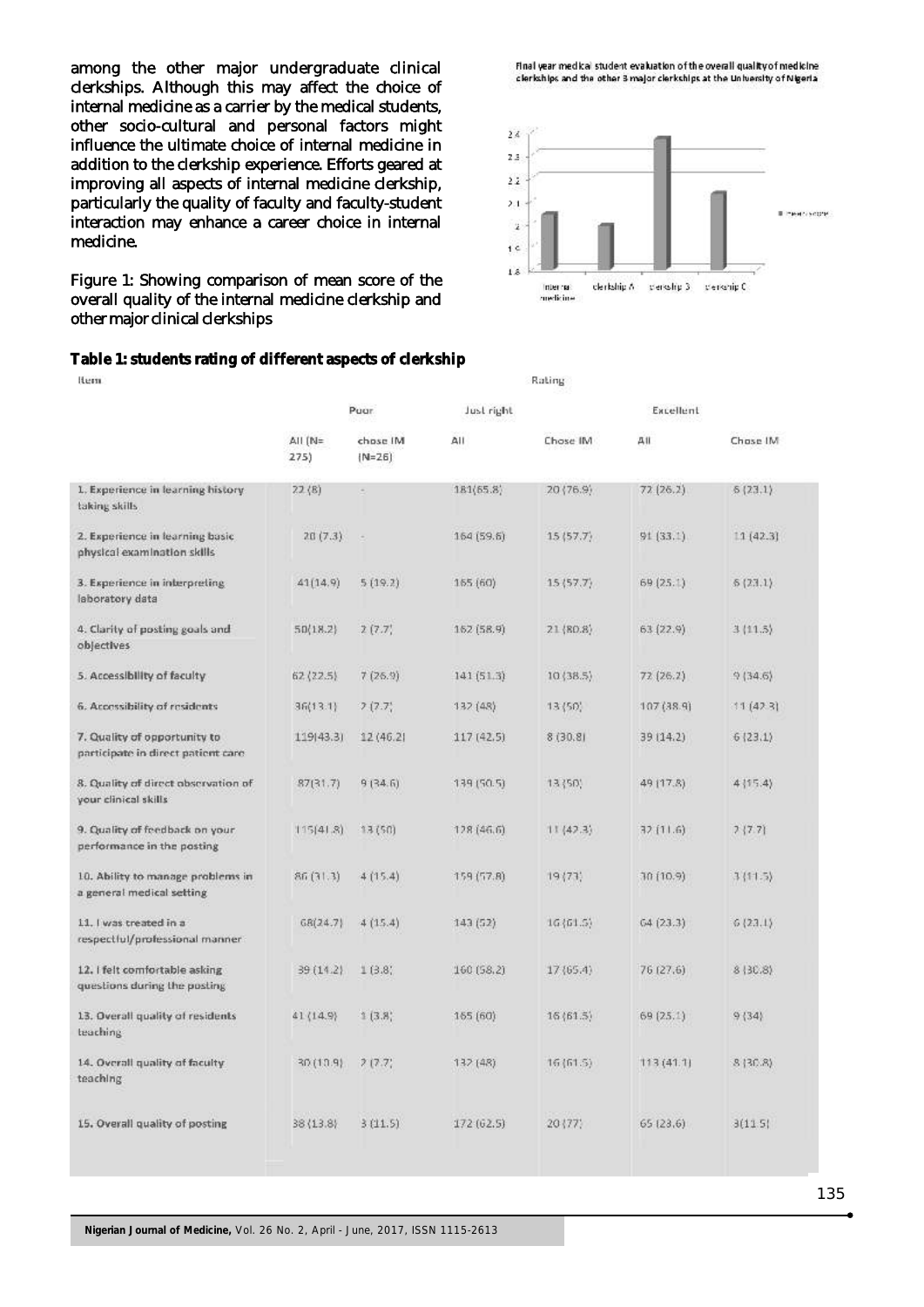# **Table 2: Showing aspects of internal medicine clerkship with low mean scores**

|                                                                         | Mean ratings      |             |             |             |
|-------------------------------------------------------------------------|-------------------|-------------|-------------|-------------|
|                                                                         | Internal medicine | Clerkship A | Clerkship B | Clerkship C |
| item<br>Quality of opportunity to participate in<br>direct patient care | 1.67              | 1.54        | 2.69        | 1.70        |
| Quality of feedback on your performance<br>in the posting               | 1.71              | 1.70        | 2.08        | 1.81        |
| Clarity of posting goals and objectives                                 | 2.05              | 1.95        | 2.35        | 2.12        |
| I felt comfortable asking questions during<br>the postings              | 2.10              | 2.10        | 2.22        | 2.19        |
| Overall quality of residents teaching                                   | 2.07              | 2.20        | 2.25        | 2.12        |
| Quality of direct observation of your<br>clinical skills                | 1.83              | 1.73        | 2.10        | 1.83        |
| Overall quality of consultants teaching                                 | 2.35              | 2.44        | 2.49        | 2.35        |
| Accessibility of faculty                                                | 2.02              | 2.01        | 2.39        | 2.08        |

## **Table 3: reasons for choice of specialty**

| Parameter                   | АII           | <b>Chose IM</b> |  |
|-----------------------------|---------------|-----------------|--|
|                             | Number $(\%)$ | Number $(\%)$   |  |
| Clerkship experience        | 85 (30.9)     | 8(30.8)         |  |
| <b>Taculty diligence</b>    | 21(7.6)       | 2(7.7)          |  |
| Personal inclination        | 116 (42.2)    | 15(57,7)        |  |
| Stress of other specialties | 8(2.9)        | (3.8)           |  |
| Prestige of specialty       | 6(2.2)        |                 |  |
| <b>Financial reward</b>     | 9(3,3)        |                 |  |
| Did not give any reason     | 30 (10.9)     |                 |  |
|                             |               |                 |  |